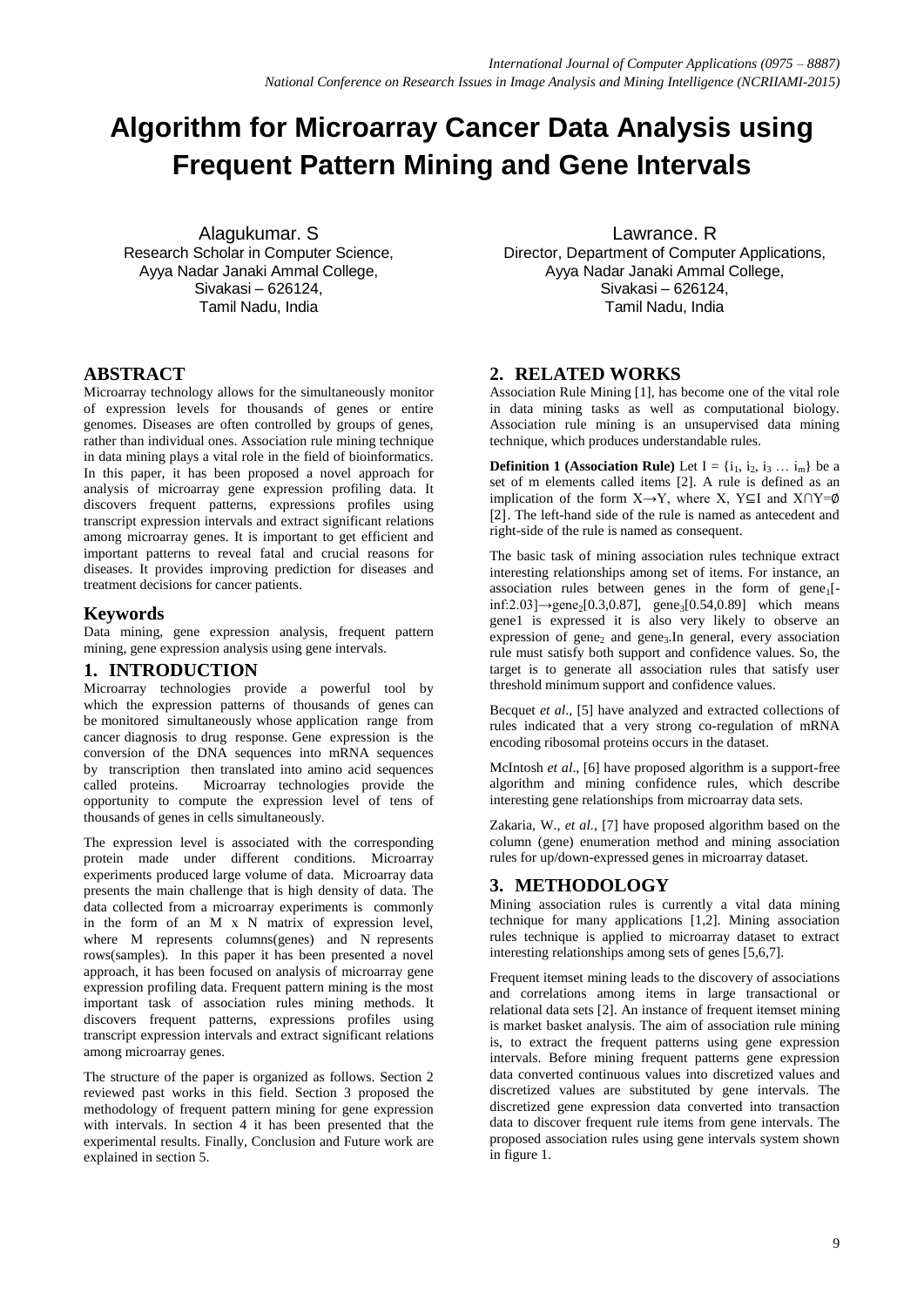

**Fig 1: The association rules using gene intervals system**

## **3.1 Data formats**

The microarray gene expression dataset can be form of an M x N matrix D of expression values, where the row represents samples  $S = \{ s_1, s_2, s_3, \ldots, s_n \}$  and column represents genes  $G =$  ${g_1, g_2, g_3..., g_n}$ , An illustration of microarray gene data shown in Table 1. The matrix usually contains large amount of data [9], therefore data mining techniques are used to extract useful knowledge.

**Table 1. Microarray Data**

|                | Attributes(genes) |                   |           |        |  |
|----------------|-------------------|-------------------|-----------|--------|--|
| <b>Samples</b> | Gene1             | Gene <sub>2</sub> | $\ddotsc$ | Gene m |  |
|                | G(1,1)            | G(1,2)            | .         | G(1,m) |  |
|                | G(2,1)            | G(2,2)            | .         | G(2,m) |  |
|                | G(3,1)            | G(3,2)            | .         | G(3,m) |  |
| .              | .                 | .                 | .         |        |  |
| .              | .                 | .                 | .         | .      |  |
| n              | G(n,1)            | G(n,2)            | .         | G(n,m) |  |

# **3.2 Discretization**

The discretization process transforms quantitative data into qualitative data[3], that is, numerical attributes into discrete or nominal attributes with a finite number of intervals, obtaining a non overlapping partition of a continuous domain [3,4]. Discretization techniques are often used by the rule generation algorithms and a wide range of learning algorithms. Use of discrete values has a number of advantages, discrete features require less memory, and learning will be more accurate and faster using the discrete features.

An instance is the transformation of a continuous variable such as height of a human from a numerical measure into tall, short and medium categories.



**Fig 2: Discretization process**

Liu H*. et al*.,[4] have formally defined a discretization process generally consists of four steps such as, sorting the continuous values of the feature to be discretized, evaluating a cut-point for splitting or adjacent intervals for merging, according to some criterion, splitting or merging intervals of continuous value, and finally stopping at some point.

Discretization methods can be supervised or unsupervised depending on data sets. Supervised methods make use of the knowledge of class label when partitioning the continuous features. While, unsupervised discretization methods without the knowledge of class label to discretize continuous attributes. Supervised discretization can be further characterized as error-based, entropy-based or statistics based. Unsupervised discretization can be characterized as equalwidth and equal-frequency binning methods.

Discretization methods can also be grouped in terms of topdown or bottom-up. In a top-down approach, the intervals are split while for a bottom-up approach, the intervals are merged when discretization.

# **3.2.1 Equal-width interval bin method**

Equal-width interval bin discretization is a simplest discretization method that divides the range of observed values for genes into k equal sized bins, where k is a parameter, which is provided by the user. The process involves sorting the observed values of gene expression and finding the minimum,  $V_{min}$  and maximum,  $V_{max}$  values. The interval can be computed by dividing the range of observed values for the variable into k equally sized bins using following formula. The gene expressions values with their specific intervals separated by the cutting points. For instance gene<sub>1</sub>[-inf, cutting point] and gene<sub>2</sub>[cutting point, +inf].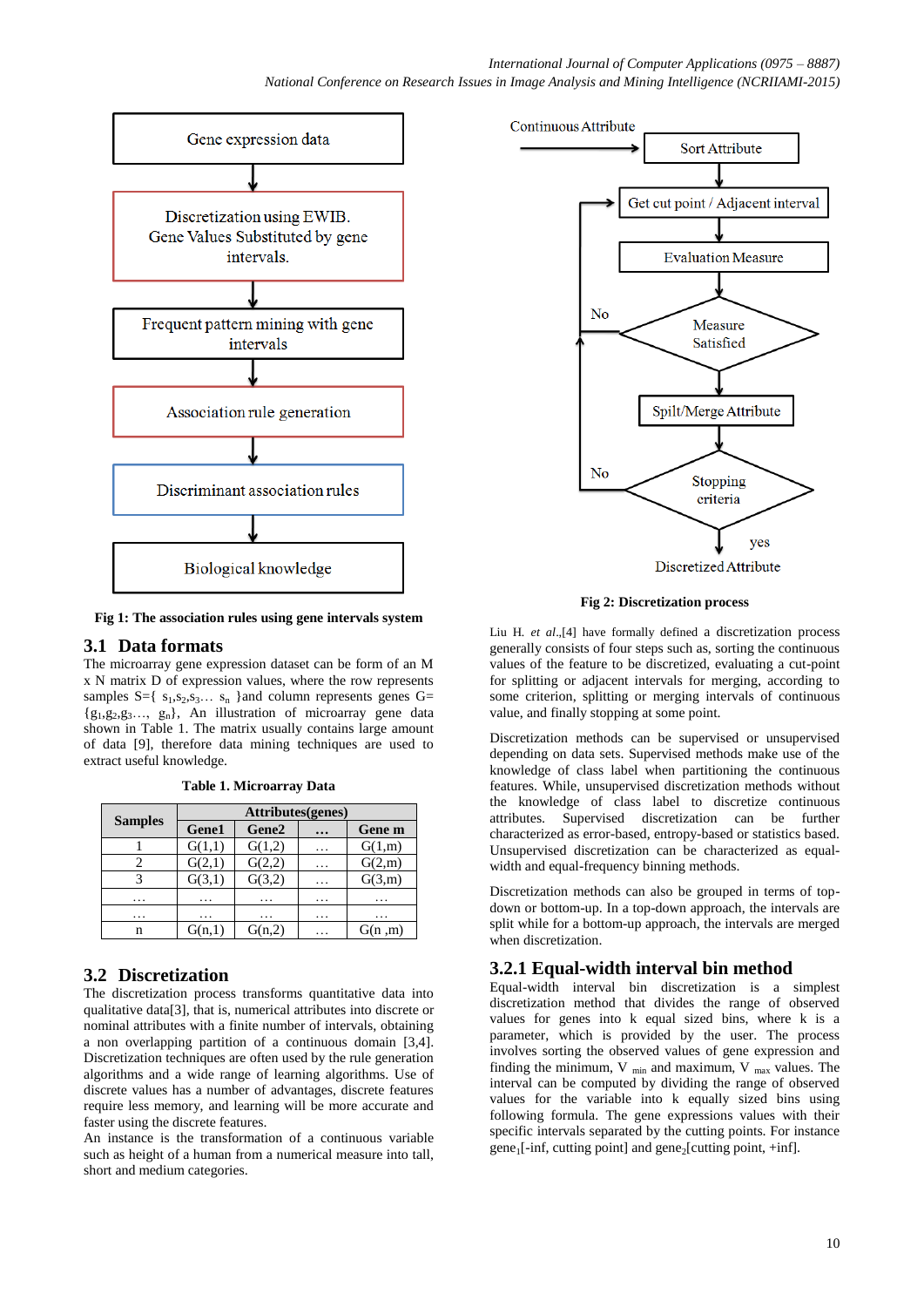$$
Interval = \frac{V_{max} - V_{min}}{k}
$$

Boundaries =  $V_{\text{min}} + (i * interval)$ 

The Number of bins fixed in equal-width interval bin method, there is no need for any stopping criterion. Then the boundaries can be constructed for  $i=1,\ldots$  k-1 using the above equation[4].

## **3.3 Frequent pattern mining with gene interval**

**Definition 2 (Frequent item set)** Given a set of items  $I = \{i_1,$  $i_2, i_3, \ldots, i_n$  and a set of transaction T = { $t_1, t_2, t_3, \ldots, t_m$ }, a subset of I,  $S\subseteq I$  is called a frequent, if support(S)  $\geq$  minimum support, where minimum support is a user defined threshold  $[2]$ .

# **3.4 Association Rule Generation**

**Definition3 (Support of rule**) The rule X→Y holds in the transaction set T with support s, where s is the percentage of transactions in T that contain X∪Y [2].

$$
Support(X \to Y) = \frac{support(X \cup Y)}{|T|}
$$

**Definition4(Confident of rule**) The rule X→Y has confidence c in the transaction set D, where c is the percentage of transactions in T containing X that also contain Y[2].

$$
Confidence (X \rightarrow Y) = \frac{support (X \cup Y)}{support (X)}
$$

## **3.5 Discriminant Association Rules**

**Definition 5 (Strong/Confident of rule)** Rules that satisfy both a minimum support threshold and a minimum confident threshold are called strong/confident rules [2]. If support  $(X \rightarrow Y) \ge$  minimum support and confident  $(X \rightarrow Y) \ge$ minimum confident, the rule  $X \rightarrow Y$  is called strong or confident association rules where, minimum confident is user defined threshold. Mining confident association rule is performed in two steps [1,8]:

1. Generate all frequent n-itemsets.

2. Using all frequent n-itemsets, generate all strong/confident association rules  $X \rightarrow Y$ , where X and Y are frequent nitemsets.

# **3.6 Apriori Algorithm**

Apriori algorithm [8] carries out a breadth-first search to enumerate each 1-itemset.

 $L_1$  = {Large 1-itemsets}; for  $(k=2;L_{k-1}\neq \emptyset; k++)$  do begin  $C_k$ = Apriori-Gen (L<sub>k-1</sub>); forall transactions  $t \in D$  do begin  $C_f$ = subset  $(C_k, t)$ ; forall candidates  $c \in C_t$  do

c.count ++;

end

$$
L_k = \{ c \in C_k \mid c.count \geq minsupport \}
$$

end

**Algorithm:** Apriori frequent itemset discovery

#### **Input:**

D, a transaction data, Min\_sup, the number of support count threshold.

#### **Output:**

L, frequent itemsets with intervals

#### *Rule Extraction Process*

```
Begin
```
**Step1:** Read the gene expression data **Step2:** Convert continuous values into discretized value **Step3:** Discover frequent rule items with gene intervals **Step4:** Generate Association Rules from frequent items **Step5:** Discriminant rules **Step6:** Visualize the discover patterns. **End** Again and again, join(k-1) itemsets with itself to get k-

itemsets=2,3,….,L; where L represents the longest frequent itemset. Apriori Algorithm [8] is an important algorithm for mining frequent itemsets [8]. A subset of a frequent itemset must also be a frequent itemset [8]. It uses pruning infrequent itemsets, if there is any itemset is infrequent, its superset should be infrequent [8]. Iteratively find all frequent itemsets with cardinality from 1 to k (k-itemsets). K is the longest frequent itemsets.

# **4. EXPERIMENTAL RESULTS**

In this section it has been presented a novel approach, and shown experimental result of Microarray gene expression analysis using association rules mining. Breast cancer2 relevant gene accession number and gene names are listed out in Table 2. Each gene contains gene names, each gene contain individual accession number. The sample gene expression data related to breast cancer 2 dataset, Column represents the genes and rows represents the samples shown in Table 4.The gene expression values are transformed into discretized values using equal width interval bin method. Where k equal sized bins, where k is a parameter, which is provided by the user. In this experiment bin value 4 is passed by user. After discretization, gene expression values are substituted by gene interval. The experimental results of discretization processes shown in Table 5 and Table 6. After discretization the gene expression data converted into transactional data. Where transactions are represented by TID and gene expression values with gene intervals are represented by itemsets. Then, Association rules are discovering frequent pattern using Apriori algorithm [8]. Finally discover the discriminant rules that satisfy both minimum support and confident. The result of discriminant association rules are shown in Table 8.

| Table 2. List of the genes accession number with Gene |             |  |  |
|-------------------------------------------------------|-------------|--|--|
|                                                       | <b>Name</b> |  |  |

| <b>Accession Number</b> | <b>Gene Name</b>  |
|-------------------------|-------------------|
| AW613732                | LYPD <sub>6</sub> |
| PTGER3                  | PTGER3            |
| AI868854                | <b>EST</b>        |
| AJ272267                | <b>CHDH</b>       |
| AF208111                | IL17BR            |
| AW006861                | SCYA4             |
| X59770                  | ILIR2             |
| AL117406                | ABCC11            |
| BC007092                | HOXB13            |
|                         |                   |
| AB000520                | <b>APS</b>        |
| AI087057                | DOK <sub>2</sub>  |
| M92432                  | GUCY2D            |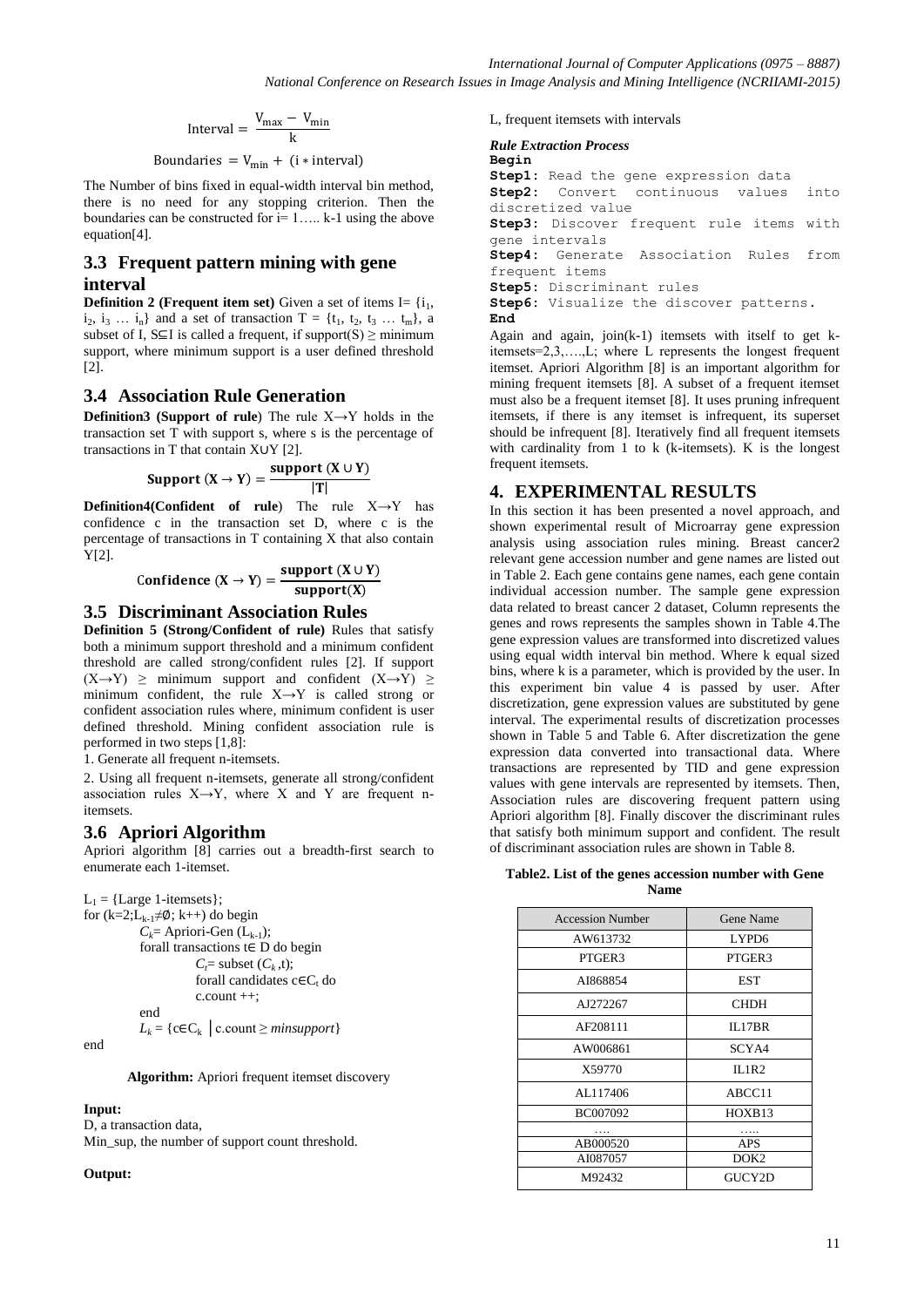## **Table3. Gene Name with Description**

| Gene Name                                                                            | Description                                                 |  |
|--------------------------------------------------------------------------------------|-------------------------------------------------------------|--|
| LYPD <sub>6</sub>                                                                    | Homo sapiens cDNA FLJ31137 fis                              |  |
| PTGER3                                                                               | prostaglandin E receptor 3 (subtype EP3)                    |  |
| <b>EST</b>                                                                           | Highly similar to hypothetical protein                      |  |
| <b>CHDH</b>                                                                          | choline dehydrogenase                                       |  |
| IL17BR                                                                               | interleukin 17B receptor                                    |  |
| SCYA4                                                                                | small inducible cytokine A4                                 |  |
| ILIR2                                                                                | interleukin 1 receptor, type II                             |  |
| ABCC11                                                                               | ATP-binding cassette, sub-family C<br>(CFTR/MRP), member 11 |  |
| HOXB13                                                                               | homeo box B13                                               |  |
|                                                                                      |                                                             |  |
| adaptor protein with pleckstrin homology<br><b>APS</b><br>and src homology 2 domains |                                                             |  |
| DOK <sub>2</sub>                                                                     | docking protein 2                                           |  |
| GUCY2D                                                                               | guanylate cyclase 2D, membrane                              |  |

The Gene names with description are related to breast cancer2 data set as shown in Table 3.

**Table4. Sample Microarray Data**

|                | ABCC11 | HOXB13  | <b>CHDH</b> | EST <sub>3</sub> | <b>IL17BR</b> | $\ddot{\phantom{0}}$ |
|----------------|--------|---------|-------------|------------------|---------------|----------------------|
| S1             | 8.09   | $-2.78$ | 0.45        | 0.54             | $-1.52$       |                      |
| S <sub>2</sub> | 4.63   | $-2.34$ | $-0.28$     | 0.39             | $-2.02$       |                      |
| S <sub>3</sub> | 5.86   | $-0.57$ | 1.59        | 0.81             | 0.84          |                      |
| <b>S4</b>      | 4.91   | 1.22    | $-0.63$     | $-0.1$           | $-1.82$       |                      |
| $\cdots$       |        | .       | .           | .                | .             | $\ddotsc$            |

#### **Table5. Discrete values of gene expression**

|                  | ABCC11            | HOXB13   | <b>CHDH</b> | EST_3 | IL17BR | $\cdots$ |
|------------------|-------------------|----------|-------------|-------|--------|----------|
| S <sub>1</sub>   |                   |          |             |       |        |          |
| S <sub>2</sub>   |                   |          |             |       |        |          |
| S <sub>3</sub>   |                   |          |             |       |        |          |
| <b>S4</b>        |                   |          |             |       |        |          |
| $\bullet\bullet$ | $\cdot\cdot\cdot$ | $\cdots$ | $\cdots$    | .     | .      |          |

**Table6. Discretized values substituted by gene intervals**

|                | ABCC11               | HOXB13                            | <b>CHDH</b>             | EST <sub>3</sub>      | <b>IL17BR</b>           |  |
|----------------|----------------------|-----------------------------------|-------------------------|-----------------------|-------------------------|--|
| S1             | [7.225:<br>Infl      | $\lceil -\inf \cdot$<br>$-1.78$ ] | $[-0.075]$<br>:0.480]   | [0.3550:<br>0.58251   | $[ -Inf:$<br>$-1.305$ ] |  |
| S <sub>2</sub> | $[ -Inf :$<br>5.495] | $[ -\inf ]$<br>$-1.78$ ]          | $[ -Inf:$<br>$-0.075$ ] | [0.3550:<br>0.58251   | $[ -Inf:$<br>$-1.305$ ] |  |
| S <sub>3</sub> | [5.495:<br>6.360]    | $[-0.78:$<br>0.221                | [1.035]<br>:Inf]        | [0.5825]<br>:Inf]     | [0.125]<br>:Inf]        |  |
| <b>S4</b>      | $[ -Inf :$<br>5.4951 | [0.22]<br>Infl                    | $[ -Inf:$<br>$-0.075$ ] | $[ -Inf$ :<br>0.12751 | $[-Inf:$<br>$-1.305$ ]  |  |
|                |                      |                                   | .                       | .                     |                         |  |

#### **Table7. Transaction dataset with gene intervals**

| <b>TID</b>     | <b>Itemsets</b>                                                                         |
|----------------|-----------------------------------------------------------------------------------------|
| S1             | ABCC11 [7.225:Inf], HOXB13[-inf: -1.78],<br>CHDH[-0.075: 0.480], EST_3[0.3550: 0.5825], |
|                | IL17BR[-Inf: -1.305]                                                                    |
|                | ABCC11[-Inf: 5.495], HOXB13[-inf: -1.78],                                               |
| S <sub>2</sub> | CHDH-Inf: -0.075], EST 3[0.3550 : 0.5825],<br>IL17BR[-Inf: -1.305                       |
|                | ABCC11[5.495 : 6.360], HOXB13[-0.78: 0.22],                                             |
| S3             | CHDH[1.035 :Infl. EST 3[0.5825 :Infl.<br>$IL17BR = [0.125 : Inf]$                       |
|                | ABCC11[-Inf: 5.495], HOXB13[0.22:Inf],                                                  |
| 84             | CHDHI-Inf: -0.075], EST 3[-Inf: 0.1275],                                                |
|                | IL17BR[-Inf: -1.305]                                                                    |
|                |                                                                                         |

#### **Table8. Discriminant association rules**

| #                       | <b>Rules</b>                                                                                               | Sup. | Conf. |
|-------------------------|------------------------------------------------------------------------------------------------------------|------|-------|
| 1                       | ${HOXB13[-inf: -1.78]} \rightarrow$<br>${EST_3[0.3550:0.5825]}$                                            | 50%  | 100%  |
| $\overline{2}$          | ${EST 3[0.3550:0.5825]} \rightarrow$<br>$\overline{\text{HOXB13}}$ [-inf: -1.78]}                          | 50%  | 100%  |
| 3                       | ${HOXB13[-inf: -1.78]} \rightarrow$<br>{IL17BR [-Inf: -1.305]}                                             | 50%  | 100%  |
| $\overline{\mathbf{4}}$ | $\{EST_3[0.3550: 0.5825]\}$ $\rightarrow$<br>${IL17BR[-Inf: -1.305]}$                                      | 50%  | 100%  |
| 5                       | ${ABCCl1[-inf: 5.495]} \rightarrow$<br>{CHDH [-Inf: -0.075]}                                               | 50%  | 100%  |
| 6                       | $\{CHDH[-Inf: -0.075]\} \rightarrow$<br>{ABCC11 [-inf: 5.495]}                                             | 50%  | 100%  |
| 7                       | ${ABCCl1}$ [-inf: 5.495]} $\rightarrow$<br>${IL17BR[-Inf: -1.305]}$                                        | 50%  | 100%  |
| 8                       | $\{CHDH [-Inf: -0.075] \} \rightarrow$<br>${IL17BR[-Inf: -1.305]}$                                         | 50%  | 100%  |
| 9                       | {HOXB13 [-inf-1.78],<br>EST_3[0.3550 : 0.5825]} $\rightarrow$<br>${IL17BR[-Inf -1.305]}$                   | 50%  | 100%  |
| 10                      | {HOXB13 [-inf: -1.78],<br>IL17BR[-Inf: -1.305]} $\rightarrow$<br>{EST_3 [0.3550 : 0.5825}                  | 50%  | 100%  |
| 11                      | $\overline{[EST_3 \, [0.3550 : 0.5825]},$<br>IL17BR[-Inf: -1.305]} $\rightarrow$<br>{HOXB13 [-inf: -1.78]} | 50%  | 100%  |
| 12                      | {ABCC11 [-Inf 5.495], CHDH [-<br>Inf-0.075]} $\rightarrow$ {IL17BR [-Inf:<br>$-1.305$ ]                    | 50%  | 100%  |
| 13                      | {ABCC1 [-Inf 5.495], IL17B[-<br>Inf-1.305] $\rightarrow$ {CHDH [-Inf: -<br>$0.075$ ]                       | 50%  | 100%  |
| 14                      | {CHDH[-Inf-0.075], IL17B[-Inf<br>$-1.305$ ] $\rightarrow$ {ABCC11 [-Inf:<br>5.495]}                        | 50%  | 100%  |
|                         |                                                                                                            |      |       |

The discriminant rules are extracted from generated frequent patterns with support count 2 (50%) and confidence (100%). Discriminant rules are shown in Table 8. Finally the biological information is extracted from the discriminant rules.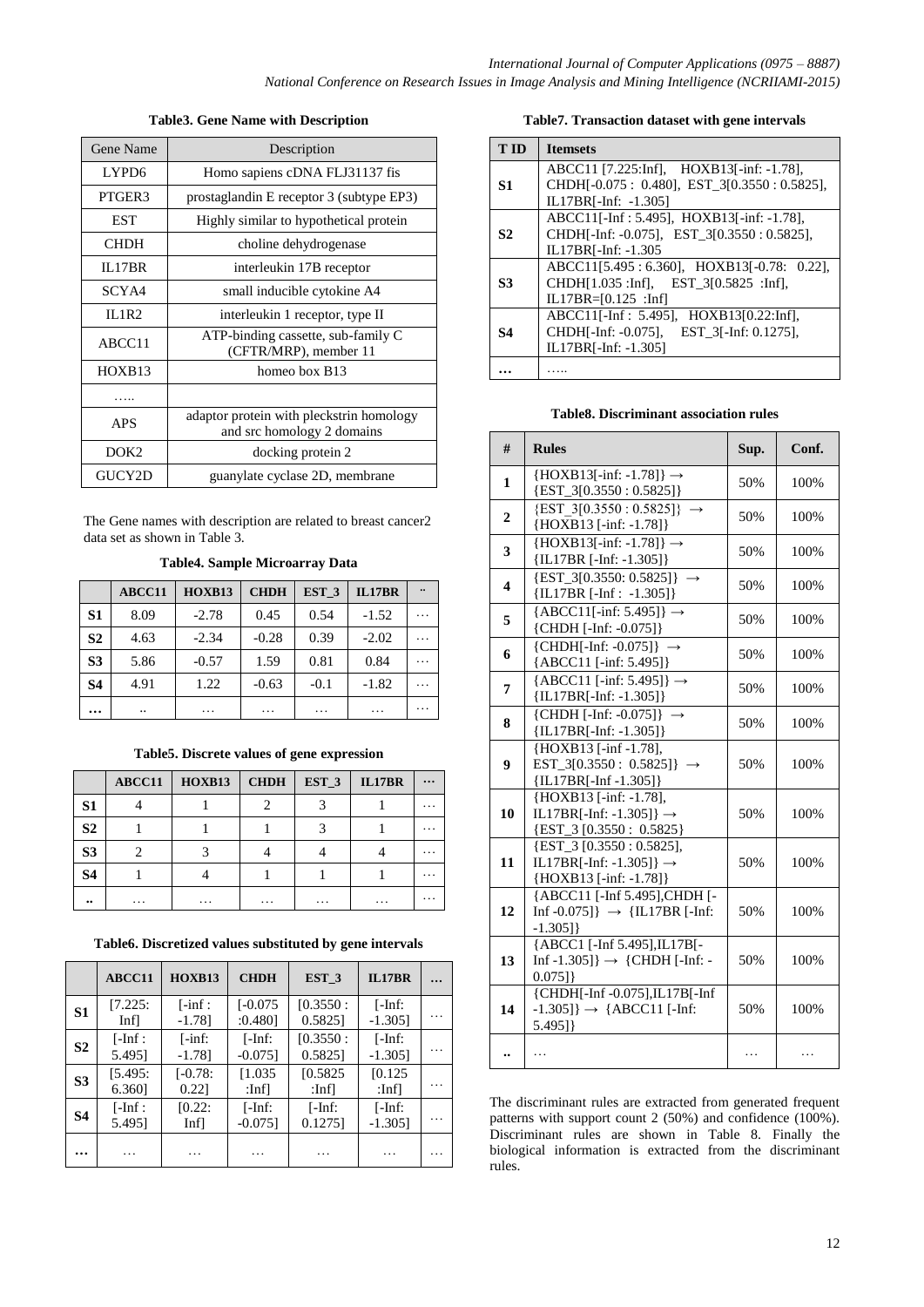Mining gene expression values with gene intervals are discovering frequent genes with gene interval and extract the relations among the genes. It provides improving prediction for diseases and treatment decisions for cancer patients.

# **4.1 Biological Knowledge**

Biological knowledge is important to get efficient and important patterns to reveal fatal and crucial reasons for diseases from the discriminant rules. For instance in rule 8 in table8, when expressed the CHDH genes also likely to expressed in IL17BR gene.  $\{CHDH$  [-Inf: -0.075]} {IL17BR [-Inf: -1.305]}, ILI7BR and CHDH by correlated expressed genes. These genes are related to breast cancer.

The ABCC11 [-Inf 5.495], CHDH [-Inf -0.075]}  $\rightarrow$  {IL17BR [-Inf: -1.305] correlated genes with estrogen receptors status and Human Epidermal growth factor Receptors 2 (HER2) status in Rule 12. ABCC11 gene transcripts were over expressed in estrogen receptor positive breast cancer [12].



**Fig 3: Relation among gene expression using Association rules**

The proposed system tested in R statistical language. It has been tested using breast cancer2 dataset [11]. The dataset publically available and were downloaded from www.ncbi.nlm.nih.gov/geo/query/acc.cgi?acc=GSE1379. The original data set consists of 60 samples and 22575 gene expression conditions. The experiments were carried out on a PC with Intel Core 2 Duo CPU and 2 GB of main memory.

## **4.2 Performance Analysis**

Microarray gene expression analysis tested with breast cancer2 dataset [10]. The gene expression values are transformed into discretized values using equal width interval bin method. Time complexity of discretization to discretized one attribute of n objects is  $O(n)$ . After discretization the gene expression values are generate candidate items using Apriori property [8]. Microarray gene expressions consist of large amount of data or dense data, due to large number of candidate generated so it requires large memory space. The generation of candidate itemsets takes exponential time. The exponential complexity of Apriori is  $O(2^n)$ .

## **4.3 Analysis of Algorithm**

The proposed approach has been applied to extract the association rules for microarray cancer data analysis using gene expression with intervals. Proposed approach has been compared with previous frequent pattern mining approaches on microarray gene expression data, compared results and description shown in Table 9.

#### **Table9. Comparative analysis of frequent pattern with Algorithm for Microarray Cancer Data Analysis using Frequent Pattern Mining and Gene Intervals**

| <b>References</b>                                                                                                            | <b>Rules</b>                                                                               |                                                                                                                                                                                                                                                                                                                                                                                                                                                                                                                                                            |  |
|------------------------------------------------------------------------------------------------------------------------------|--------------------------------------------------------------------------------------------|------------------------------------------------------------------------------------------------------------------------------------------------------------------------------------------------------------------------------------------------------------------------------------------------------------------------------------------------------------------------------------------------------------------------------------------------------------------------------------------------------------------------------------------------------------|--|
| Becquet<br><i>et al.</i> ,[5]                                                                                                | Ribosomal<br>150→Cytochro<br>me 255                                                        | When gene encoding<br>the ribosomal protein<br>is over expressed, then<br>encoding cytochrome<br>also over expressed.                                                                                                                                                                                                                                                                                                                                                                                                                                      |  |
| McIntosh<br>et al., $[6]$                                                                                                    | $\overline{\text{ESC8}}$ $\rightarrow$<br>$\overline{\text{IMD1}}, \overline{\text{IMD2}}$ | When the ESC8 gene<br>under expressed, then<br>IMD1, IMD2<br>also<br>under expressed.                                                                                                                                                                                                                                                                                                                                                                                                                                                                      |  |
| Zakaria, W.,<br>et al., [7]                                                                                                  | Gene $1 \rightarrow$<br>gene3, gene4                                                       | There are two kinds of<br>association<br>rules<br>generated. One is up<br>expressed genes<br>and<br>another<br>one<br>is<br>UP/Down<br>expression<br>genes. When gene1 up<br>expressed<br>also<br>expressed gene3 is up<br>expressed and gene4 is<br>down expressed.                                                                                                                                                                                                                                                                                       |  |
| Algorithm<br>for<br>Microarray<br>Cancer Data<br>Analysis<br>using<br>Frequent<br>Pattern<br>Mining and<br>Gene<br>Intervals | {HOXB13[-inf:<br>$-1.78$ } $\rightarrow$<br>{EST_3[0.3550<br>: 0.5825]                     | Our<br>Proposed<br>approach has been<br>applied to extract the<br>association rules with<br>expression<br>gene<br>intervals. When gene<br>HOXB13 [-inf:-1.78]<br>is expressed also likely<br>to EST_3[0.3550:<br>$0.5825$ ]<br>genes<br>also<br>expressed. The<br>rules<br>generated<br>are<br>using<br>gene intervals.<br>It has been extracted<br>discriminant rules and<br>correlation<br>among<br>microarray<br>gene<br>expression<br>data<br>profiling<br>and<br>transcriptional<br>regulators<br>(positive<br>regulator and negative<br>regulators). |  |

## **5. CONCLUSION**

In this paper, it has been proposed novel approach for analysis of microarray gene expression values using intervals. It has been extracted correlation among the genes and transcriptional regulators. The market basket analysis has the